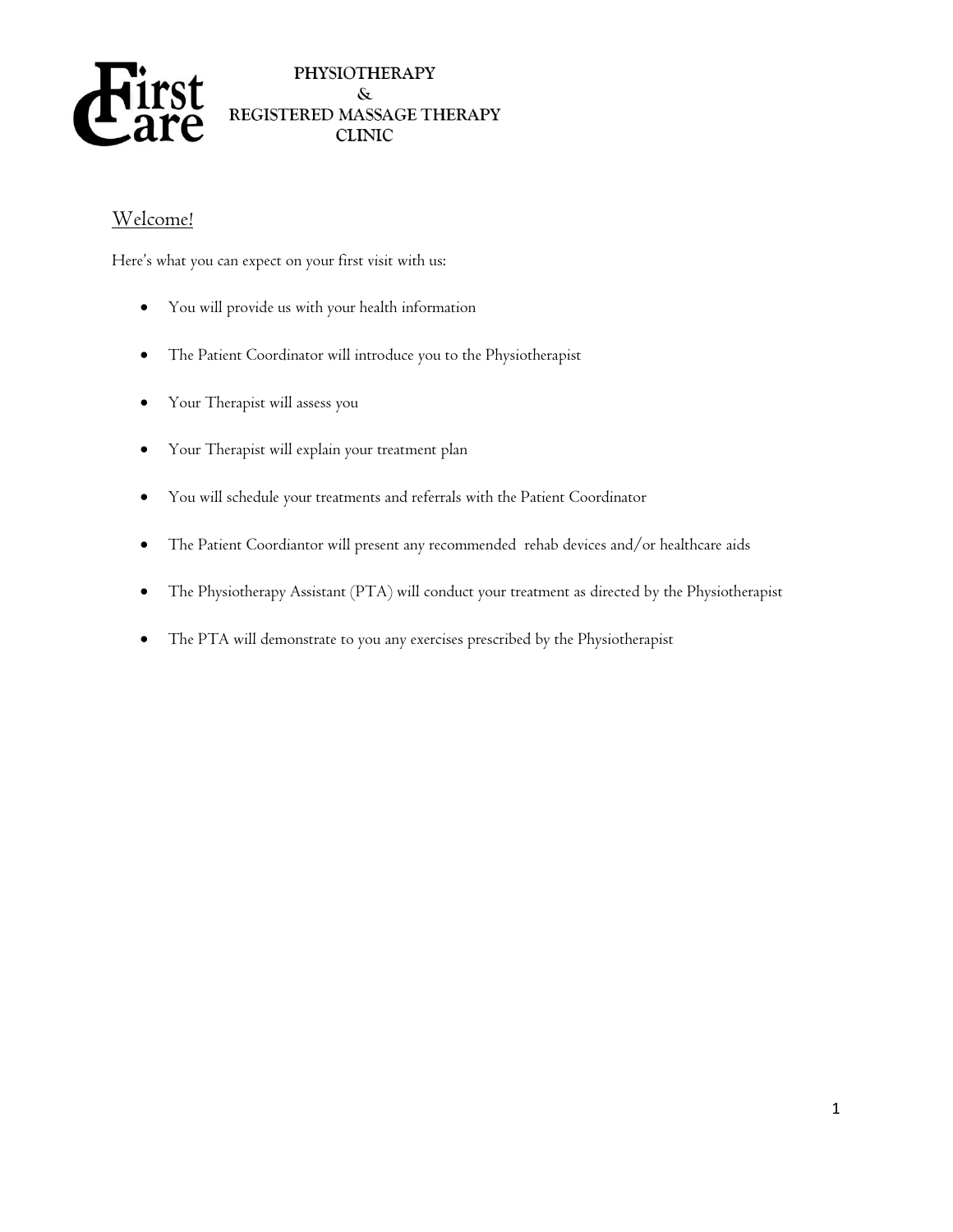

#### EXTENDED HEALTH CARE INSURANCE COVERAGE

### Patient Information

|                                                     |              | City: City: City: City: City: City: City: City: City: City: City: City: City: City: City: City: City: City: City: City: City: City: City: City: City: City: City: City: City: City: City: City: City: City: City: City: City:  |
|-----------------------------------------------------|--------------|--------------------------------------------------------------------------------------------------------------------------------------------------------------------------------------------------------------------------------|
| Date of Birth: (Year: Month: Day: )                 |              |                                                                                                                                                                                                                                |
|                                                     |              | Telephone No.: Cell: ____________________ Home: __________________________ Work (optional): _________________                                                                                                                  |
|                                                     |              |                                                                                                                                                                                                                                |
|                                                     |              |                                                                                                                                                                                                                                |
|                                                     |              |                                                                                                                                                                                                                                |
| Referral (Please list)                              |              |                                                                                                                                                                                                                                |
|                                                     |              | Family Physician: Campbell Referring Physician: Campbell Duranter Communication Communication Communication Co                                                                                                                 |
| What were you referred for? (Circle all that apply) |              |                                                                                                                                                                                                                                |
| Physiotherapy Cccupational Therapy                  | Chiropractic | Massage Therapy                                                                                                                                                                                                                |
|                                                     |              | Were you hospitalized for your injury? $\Box$ Yes $\Box$ No If Yes, Which Hospital?                                                                                                                                            |
|                                                     |              |                                                                                                                                                                                                                                |
| <b>Insurance Company</b>                            |              |                                                                                                                                                                                                                                |
|                                                     |              |                                                                                                                                                                                                                                |
|                                                     |              |                                                                                                                                                                                                                                |
|                                                     |              |                                                                                                                                                                                                                                |
|                                                     |              |                                                                                                                                                                                                                                |
|                                                     |              |                                                                                                                                                                                                                                |
|                                                     |              | Policy Holder's Date of Birth: National According to the Second Second Second Second Second Second Second Second Second Second Second Second Second Second Second Second Second Second Second Second Second Second Second Seco |
|                                                     |              |                                                                                                                                                                                                                                |
| Limitations: (Physiotherapy)                        |              |                                                                                                                                                                                                                                |
|                                                     |              |                                                                                                                                                                                                                                |
|                                                     |              |                                                                                                                                                                                                                                |
|                                                     |              |                                                                                                                                                                                                                                |
|                                                     |              |                                                                                                                                                                                                                                |
|                                                     |              |                                                                                                                                                                                                                                |
|                                                     |              |                                                                                                                                                                                                                                |
|                                                     |              |                                                                                                                                                                                                                                |
|                                                     |              |                                                                                                                                                                                                                                |
| Do you send payment to your provider? _______       |              |                                                                                                                                                                                                                                |